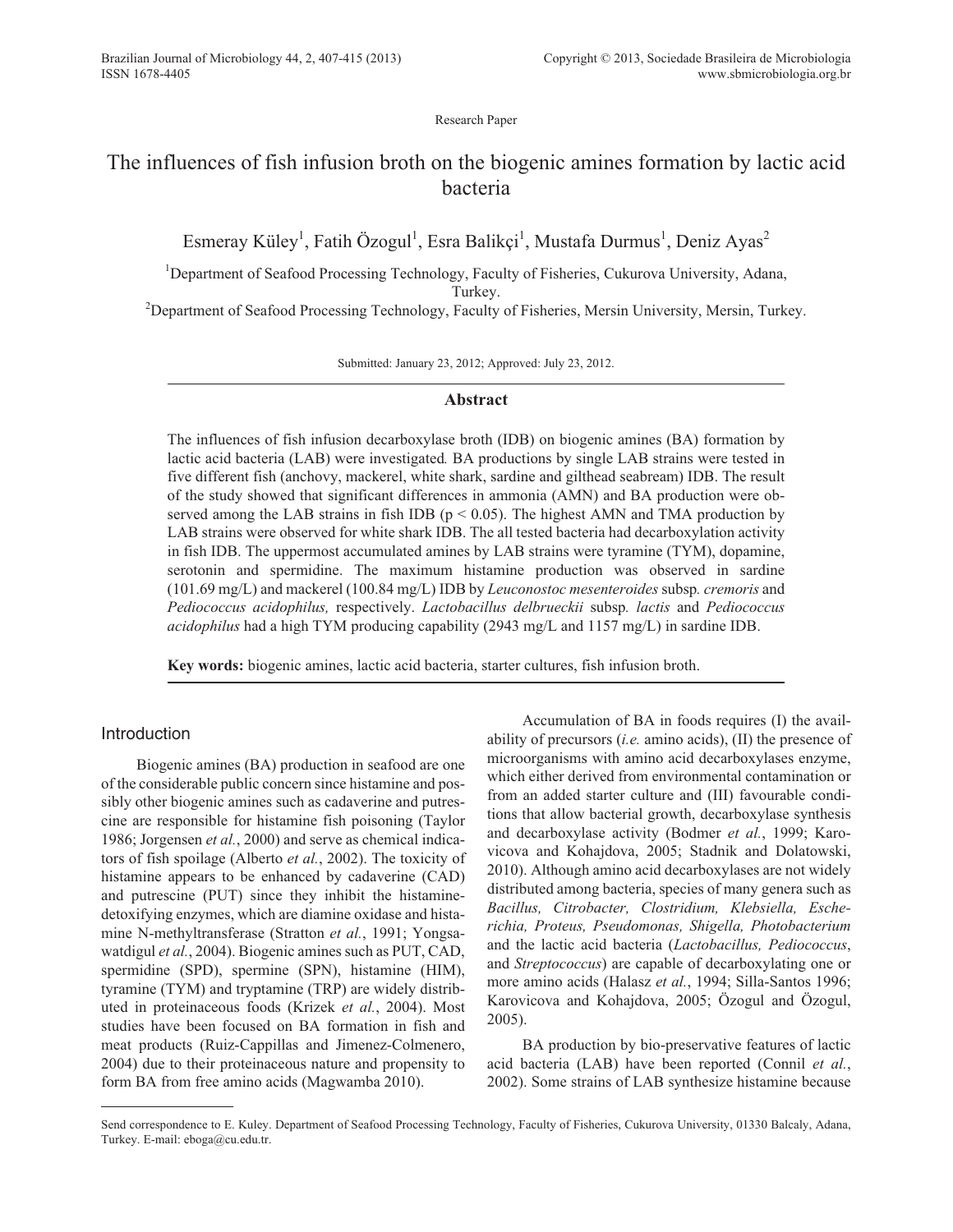of their ability to possess the histidine decarboxylase gene (Landete *et al.*, 2005; Lucas *et al.*, 2005). The presence of BA in fermented foods is due to the decarboxylase activity of the LAB used as starter culture, and the action of some spoilage bacteria (Marcobal *et al.*, 2006). High BA contents have been reported in some fish products such as fish sauce, fish paste, fish salads, cold-smoked fish (Leuschner and Hammes, 1999; Petaja *et al.*, 2000; Yongsawatdigul *et al.*, 2004; Jorgensen *et al.*, 2000; Gonzalez-Rodriguez *et al.*, 2002; Thapa *et al.*, 2006; Udomsil *et al.*, 2010; Zaman *et al.*, 2010; Zhong-Yi *et al.*, 2010). The production of BA by LAB to be selected as starter cultures is not a desirable feature for food industry (Buchenhuskes 1993). Thus some safety aspects of the LAB isolates of food products must be investigated before considering their use for the bio-preservation (Matamoros *et al.*, 2009). Before the use of the LAB in the fish product, the quantitative analysis of BA is very essential to confirm the bacterial production. A great amount of research has been focused on BA production in fish and fish products. However no study has been found on BA production by single LAB strains which is used in fish infusion broth. Therefore, the aim of the study was to investigate the function of some commercially important LAB strains on biogenic amine production in different fish infusion decarboxylase broth (IDB).

## Materials and Methods

#### Bacterial strains

The used LAB species were *Lactococcus lactis* subsp*. cremoris* (MG 1363), *Lactococcus lactis* subsp. *lactis* (IL 1403), *Lactobacillus plantarum* (FI8595) and *Streptococcus thermophilus* (NCFB2392). They were obtained from Sutcu Imam University, Kahramanmaras, Turkey in BGML stock culture. *Leuconostoc mesenteroides* subsp. *cremoris* (DSMZ 20346), *Lactobacillus acidophilus* (ATCC 11975), *Pediococcus acidophilus* (ATCC 25741) and *Lactobacillus delbrueckii* subsp*. lactis* (ATCC 10697) were purchased from Institute of Refik Saydam Hifzisihha (Ankara, Turkey).

#### Fish species

In the present study, fish decarboxylase infusion broth was prepared using five different fish species which were gilthead seabream (*Sparus aurata*), sardine (*Sardinella aurita*) anchovy (*Engraulis encrasicolus*), white shark (*Carcharodon carchairas*), and mackerel (*Scomber scombrus*).

#### Biogenic amine analysis

#### Culture media and bacterial extraction

Fish infusion broth was prepared according to method of Okuzumi *et al.* (1982) with minor modifications. Two hundred fifty grams of fish flesh was homogenised with 2 volumes of water (w/v), steamed at 100  $\rm{^{\circ}C}$  for 1 hour and

filtered. The filtrate was enriched with 1% glucose and 0.5% NaCl. In order to decarboxylate amino acid by bacteria, 3 mg pyridoxal HCl addition was made in each infusion broth before autoclaving process.

MRS and M17 broth were used for propagation of LAB cultures. Lactic acid bacterial strains were incubated at 37 °C for 24 hour which after 0.5 mL of these bacterial cultures was removed and put into the fish IDB to decarboxylate amino acid.

For extraction of LAB cultures, 5 mL of the fish IDB containing LAB strains were removed to separate bottles and then 2 mL trichloroacetic acid was added. They were centrifuged at 3000xg for 10 min and then filtered through a Whatman filter paper (Whatman GmbH, Dassel, Germany). After that, 4 mL of bacterial supernatant was taken for derivatisation from each of LAB bacterial strains.

#### Chemical reagents

All BA standards were purchased from Sigma-Aldrich (Munich, Germany). The mobile phase consisted of acetonitrile and HPLC grade water for amine analyses.

#### Preparation of standard amine solution

HIM dihydrochloride (165.7 mg), TYM hydrochloride (126.7 mg), TRP hydrochloride (122.8 mg), PUT dihydrochloride (182.9 mg), 2-phenylethylamine (PHEN) hydrochloride (130.1 mg), CAD dihydrochloride (171.4 mg), SPD trihydrochloride (175.3 mg), SPN tetrahydrochloride (172.0 mg), 5-hydroxytryptamine (Serotonin, SER) (133.9 mg), 3-hydroxytyramine hydrochloride (Dopamine, DOP) (123.8 mg), agmatine (AGM) sulphate (175.4 mg), trimethylamine (TMA) hydrochloride (161.7 mg) and ammonium chloride (296.9 mg) were dissolved in 10 mL HPLC grade water. The final concentration of free base for each amine was 10 mg  $mL^{-1}$  solution.

#### Derivatisation of extract from bacterial broth culture

A stock solution was prepared by dissolving 2% benzoyl chloride in acetonitrile to enhance the reaction with amines. For derivatisation of standard amine solutions,  $100 \mu L$  was taken (4 mL for extracted bacterial cultures) from each free base standard solution (10 mg  $mL^{-1}$ ). 1 mL of sodium hydroxide (2 M) was added, followed by 1 mL of 2% benzoyl chloride (dissolved in acetonitrile) and the solution mixed on a vortex mixer for 1 min. The reaction mixture was left at room temperature for 5 min and then centrifuged for 10 min. After that, the benzoylation was stopped by adding 2 mL of saturated sodium chloride solution and the solution extracted twice with 2 mL of diethyl ether. The upper organic layer was transferred into a clean tube after mixing. Afterwards, the organic layer was evaporated to dryness in a stream of nitrogen. The residue was dissolved in 1 mL of acetonitrile and 10  $\mu$ L aliquots were injected into the HPLC.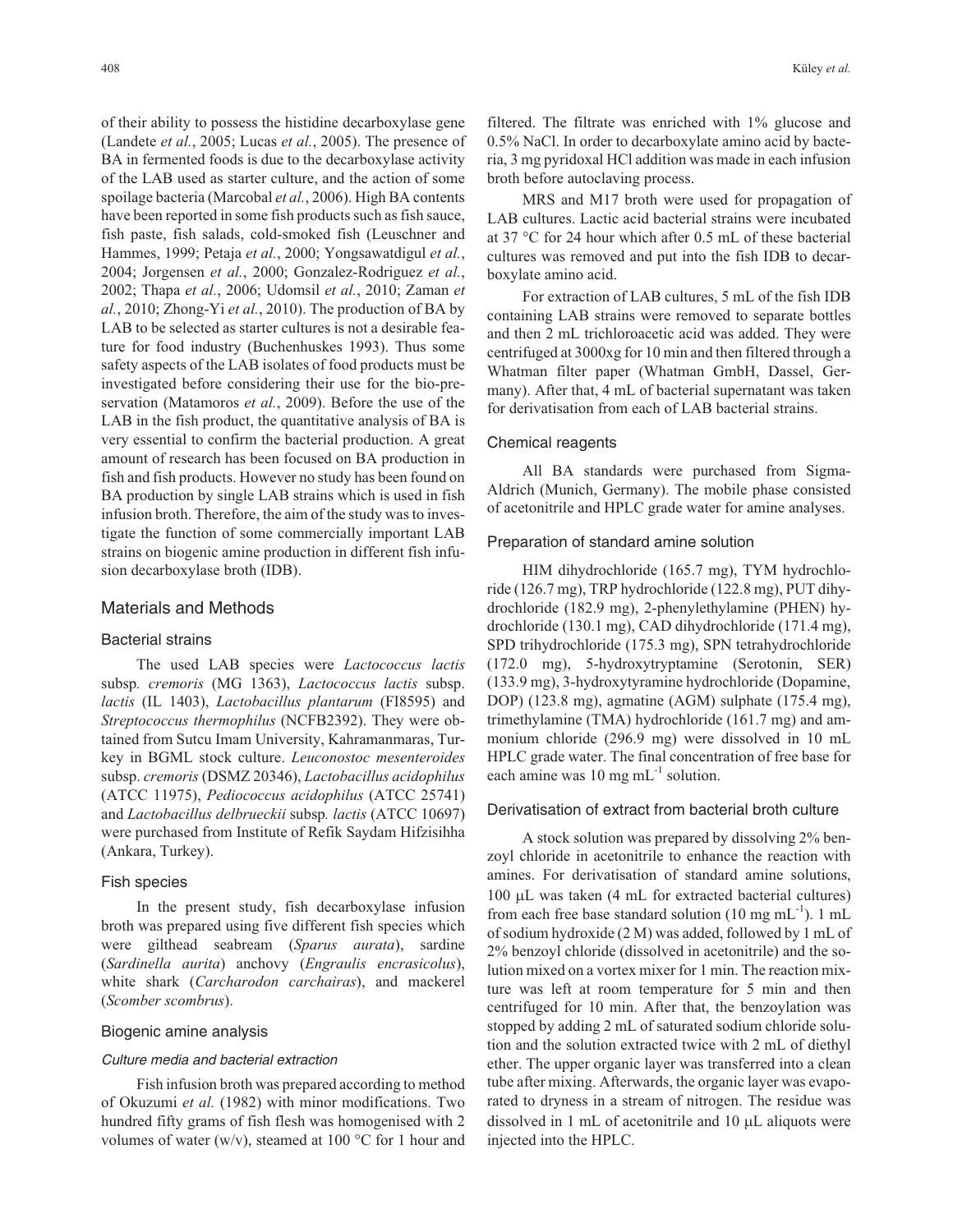#### Analytical method

BA analysis was done using the method of Özogul (2004) and measured in mg amines per litre broth. The con firmation of BA production was accomplished using a rapid HPLC method with a reversed phase column by using a gradient elution program. Same analytic method was used for ammonia and trimethylamine (TMA) separation.

### HPLC apparatus and column

A Shimadzu Prominence HPLC apparatus (Shi madzu, Kyoto, Japan) equipped with a SPD-M20A diode array detector and two binary gradient pumps (Shimadzu LC-10AT), auto sampler (SIL 20AC), column oven (CTO-20AC), and a communication bus module (CBM-20A) with valve unit FCV-11AL was used. The col umn was a reverse-phase, ODS Hypersil 5, 250x4.6 mm (Phenomenex, Macclesfield, Cheshire, UK) for the BA analyses.

## Statistical analysis

The mean value and standard deviation were calcu lated from the data obtained from the four samples for each treatment. One way ANOVA was used to determine the significance of differences at  $p < 0.05$ . All statistics were performed using SPSS 15.0 for Windows (SPSS Inc., Chicago, IL. USA).

## **Results**

Ammonia (AMN) and BA production by LAB strains in five different fish IDB were given in Tables 1 to 5. Significant differences in AMN were found among the LAB strains and fish IDB ( $p < 0.05$ ). The all used bacteria produced more than 200 mg/L of AMN. *Lc. lactis* subsp. *cremoris* produced the highest amount of AMN  $(591.72 \text{ mg/L})$  in sardine IDB,  $(p < 0.05)$ . The lowest AMN production was observed by *Strep. thermophilus* in sardine infusion broth (Table 2), whereas LAB strains had the high est ability to produce AMN in white shark infusion broth (Table 5).

There were also significant differences in BA produc tion among the LAB strains  $(p < 0.05)$  for all fish IDB. The strains produced all amine in fish IDB (Tables 1 to 5) apart from spermine (SPN) and 2-phenylethylamine (PHEN). Putrescine (PUT) production by LAB strains was ranged from 1.85 (for *Strep. thermophilus* in white shark IDB) to 139.98 mg/L (for *Ped. acidophilus* in anchovy IDB).

Significant differences in histamine (HIM) produc tion was observed among the LAB strains (p < 0.05). *Lc. lactis* subsp*. cremoris, Leuc. mesenteroides* subsp. *cremoris* and *Lc.* produced cadaverine (CAD) more than 100 mg/L in sardine IDB, whereas CAD production by LAB strains in the other mediums was less than 93 mg/L. In mackerel IDB, the lowest spermidine (SPD) production was found for *Lactococcus lactis* subsp. *cremoris*

| $572.68 \pm 7.93$ <sup>bc</sup><br>$41.47 \pm 2.01^{\circ}$<br>$44.16 \pm 2.15^{\circ}$<br>$530.36^8 \pm 29.71^{\text{ycd}}$<br>$39.61 \pm 2.51$ <sup>od</sup><br>$39.06 \pm 1.01^{\circ}$<br><b>AMN</b><br>CAD<br>PUT                                                                                                                                                                                       | Lb.acidophilus                 | Ped.acidophilus               | Lc. cremoris                    | Lc.lactis                  | Lb.plantarum                   | Strep.thermophilus             |
|--------------------------------------------------------------------------------------------------------------------------------------------------------------------------------------------------------------------------------------------------------------------------------------------------------------------------------------------------------------------------------------------------------------|--------------------------------|-------------------------------|---------------------------------|----------------------------|--------------------------------|--------------------------------|
|                                                                                                                                                                                                                                                                                                                                                                                                              | $360.68 \pm 21.35^{\circ}$     | $670.95 \pm 36.79^a$          | $281.96 \pm 22.08$ <sup>f</sup> | $407.76 \pm 16.65^{\circ}$ | $597.09 \pm 35.21^{\circ}$     | $495.79 \pm 22.^{54d}$         |
|                                                                                                                                                                                                                                                                                                                                                                                                              | $37.85 \pm 0.37^{\circ d}$     | $139.98 \pm 10.11^a$          | $14.49 \pm 2.05^{\circ}$        | $32.09 \pm 1.20^{\circ}$   | $38.56 \pm 1.48$ <sup>cd</sup> | $60.94 \pm 2.37^b$             |
|                                                                                                                                                                                                                                                                                                                                                                                                              | $33.64 \pm 2.22^d$             | $110.51 \pm 3.17^a$           | $17.80 \pm 1.42^{\circ}$        | $32.46 \pm 2.66^{\circ}$   | $33.40 \pm 1.99^d$             | $48.76 \pm 2.00^b$             |
| $100.72 \pm 10.06^{\circ}$<br>$43.84 \pm 3.50^e$<br><b>GPD</b>                                                                                                                                                                                                                                                                                                                                               | $58.53 \pm 2.24^d$             | $196.83 \pm 4.06^9$           | $24.55 \pm 2.00^{\rm f}$        | $55.32 \pm 1.14^{de}$      | $64.75 \pm 3.24^d$             | $149.05 \pm 10.45^{\circ}$     |
| $14.26 \pm 1.34$ <sup>dc</sup><br>$17.76 \pm 0.37^b$<br>TRPT                                                                                                                                                                                                                                                                                                                                                 | $6.11 \pm 0.38$ <sup>e</sup>   | $1.64 \pm 0.12^{f}$           | $12.45 \pm 1.10^d$              | $15.61 \pm 0.52^{\rm bc}$  | $6.08\pm0.11^{\circ}$          | $32.13 \pm 2.69^a$             |
| $38.12 \pm 2.36$ <sup>de</sup><br>$39.72 \pm 2.99^d$<br>PHEN                                                                                                                                                                                                                                                                                                                                                 | $21.21 \pm 2.30$ <sup>f</sup>  | $16.44 \pm 0.63$ <sup>f</sup> | $99.28 \pm 10.30^{\circ}$       | $116.27 \pm 7.54^a$        | $27.78\pm0.81^{\mathrm{cf}}$   | $67.37 \pm 2.02^{\circ}$       |
| $63.96 \pm 4.09^b$<br>$63.02 \pm 5.80^b$<br><b>SPN</b>                                                                                                                                                                                                                                                                                                                                                       | $36.74 \pm 2.19$ <sup>cd</sup> | $17.14 \pm 0.20^{\circ}$      | $0.89 \pm 0.01^{\text{f}}$      | $40.10 \pm 2.82^{\circ}$   | $29.77 \pm 2.81$ <sup>d</sup>  | $116.71 \pm 4.47^a$            |
| $22.88 \pm 1.40^b$<br>$47.10 \pm 1.42^a$<br>HIM                                                                                                                                                                                                                                                                                                                                                              | 19.960.49°                     | $2.69 \pm 0.16^{\circ}$       | $4.77 \pm 0.19^e$               | $11.77 \pm 0.15^d$         | $22.39 \pm 0.47^b$             | $22.25 \pm 1.79^b$             |
| $307.15 \pm 6.70^{\circ}$<br>$589.27 \pm 25.24^a$<br><b>SER</b>                                                                                                                                                                                                                                                                                                                                              | $80.18 \pm 4.41^{\rm f}$       | $135.09 \pm 6.86^{\circ}$     | $301.84 \pm 15.43^{\circ}$      | $477.28 \pm 17.08^b$       | $469.59 \pm 2.83^b$            | $206.40 \pm 4.59$ <sup>d</sup> |
| $56.29 \pm 4.13^f$<br>$75.33 \pm 4.16^{\circ}$<br>LAN                                                                                                                                                                                                                                                                                                                                                        | $69.74 \pm 3.87$ <sup>ef</sup> | $224.42 \pm 12.50^b$          | $153.64 \pm 8.18$ <sup>d</sup>  | $61.02 \pm 2.38$ ef        | $170.30 \pm 6.79^{\circ}$      | $241.57 \pm 8.21a$             |
| $0.07\pm0.00^{\rm d}$<br>$414.60 \pm 17.91^a$<br>TMA                                                                                                                                                                                                                                                                                                                                                         | $1.34 \pm 0.11^{d}$            | $7.17 \pm 0.13$ <sup>d</sup>  | $97.91 \pm 2.82^{\circ}$        | $247.56 \pm 8.21^b$        | $5.60 \pm 0.35^{\rm d}$        | $2.47 \pm 0.17^d$              |
| $128.50 \pm 7.88$ <sup>d</sup><br>$11.39 \pm 0.60^8$<br><b>DOP</b>                                                                                                                                                                                                                                                                                                                                           | $103.89 \pm 9.77^{\circ}$      | $200.71 \pm 5.97^b$           | $554.30 \pm 17.18^a$            | $48.53 \pm 3.14^{f}$       | $201.43 \pm 7.29^b$            | $163.85 \pm 13.05^{\circ}$     |
| $20.27 \pm 2.01^{\circ}$<br>$34.26 \pm 2.99^d$<br><b>AGM</b>                                                                                                                                                                                                                                                                                                                                                 | $42.51 \pm 2.92^{\circ}$       | $40.87 \pm 2.19^{cd}$         | $55.12 \pm 1.49^b$              | $47.37 \pm 1.56^{\circ}$   | $47.21 \pm 3.43^{\circ}$       | $100.32 \pm 5.12^a$            |
| *Lactococcus lactis subsp. cremoris MG 1363. Lactococcus lactis subsp. lactis IL 1403. Lactobacillus plantarum FI8595. Leuconostoc mesenteroides subsp. cremoris DSMZ 20346. Lactobacillus acidophilus<br>ATCC 11975. Pediococcus acidophilus ATCC 25741. Lactobacillus delbrucckii subsp. lactis AICC 10697 and Streptococcus thermophilus, AMN, anmonia; PUT, putrescine; CAD, cadaverine; HIM, histamine; |                                |                               |                                 |                            |                                |                                |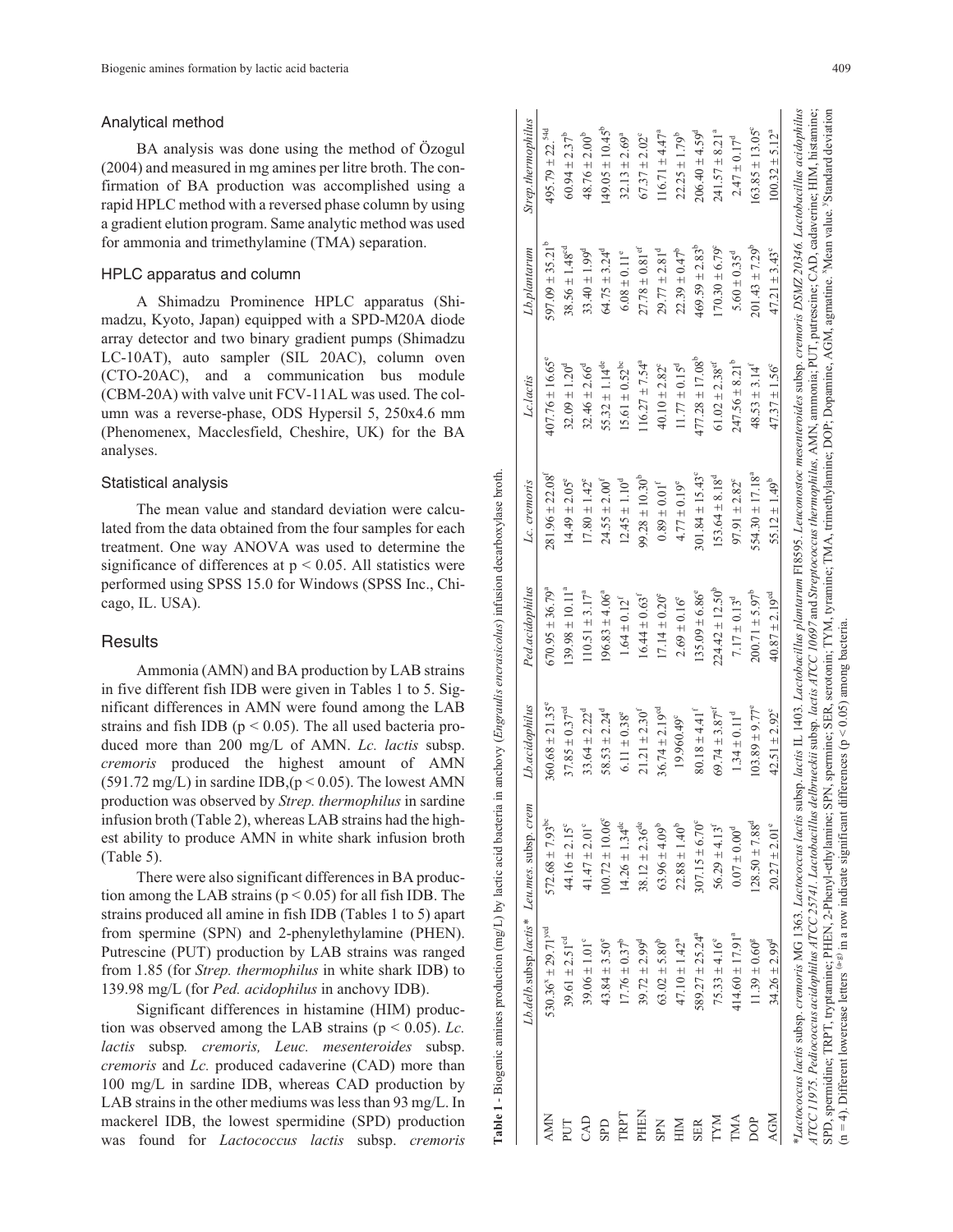|              |                                | Lb.delb.subsp. lactis* Leu.mes. subsp. crem | Lb.acidophilus                  | Ped.acidophilus                 | Lc. cremoris                   | Lc.lactis                    | $Lb$ .plantarum               | Strep.thermophilu             |
|--------------|--------------------------------|---------------------------------------------|---------------------------------|---------------------------------|--------------------------------|------------------------------|-------------------------------|-------------------------------|
| Š            | $399.04^{x} \pm 16.44^{y}$     | $437.18 \pm 9.92$                           | $335.78 \pm 7.60^{\circ}$       | $410.71 \pm 6.32$ <sup>bc</sup> | $591.72 \pm 15.38^a$           | $262.90 \pm 4.10^{\circ}$    | $428.42 \pm 18.46^{\circ}$    | $206.28 \pm 8.81^{f}$         |
|              | $58.93 \pm 2.71^b$             | $66.37 \pm 5.42^b$                          | $43.22 \pm 2.48$ °              | $26.67 \pm 2.16^d$              | $75.85 \pm 6.82^a$             | 18.12 1.58°                  | $33.22 \pm 2.08$ <sup>d</sup> | $29.62 \pm 2.29$ <sup>d</sup> |
| <b>AD</b>    | $92.14 \pm 2.58^b$             | $20.42 \pm 9.86^{\circ}$                    | $125.04 \pm 10.28$ <sup>a</sup> | 75.69 $\pm$ 7.40 <sup>bc</sup>  | $108.89 \pm 8.79$ <sup>a</sup> | $60.20 \pm 3.11^{\circ}$     | $83.29 \pm 5.31^b$            | $41.08 \pm 3.36^d$            |
| E            | $101.51 \pm 9.19^{\circ}$      | $46.41 \pm 11.97^a$                         | $57.44 \pm 3.33$ <sup>d</sup>   | $43.11 \pm 2.36^{\circ}$        | $124.20 \pm 4.54^b$            | $66.22 \pm 3.14^{\circ}$     | $66.27 \pm 5.48$ <sup>d</sup> | $28.06 \pm 1.49^{\rm f}$      |
| RPT          | $15.33 \pm 1.20^a$             | $3.09\pm0.12^{\rm de}$                      | $3.78 \pm 0.16^{d}$             | $3.02 \pm 0.23$ <sup>de</sup>   | $8.12 \pm 0.43^b$              | $2.42 \pm 0.15^{\circ}$      | $6.17 \pm 0.52$ <sup>c</sup>  | $8.86\pm0.20^{\mathrm{b}}$    |
| HEN          | $0.00 \pm 0.00^f$              | $32.45 \pm 2.05^{\circ}$                    | $38.06 \pm 3.19^{b}$            | $10.45 \pm 0.63^{\circ}$        | $81.35 \pm 1.72^a$             | $0.00 \pm 0.00^{\rm f}$      | $15.27 \pm 0.38$ <sup>d</sup> | $0.00\pm0.00^\mathrm{f}$      |
| $\mathbb{E}$ | $104.02 \pm 8.22^a$            | $22.15 \pm 1.63$ <sup>t</sup>               | $54.67 \pm 3.77^d$              | $21.38 \pm 0.46^{\dagger}$      | $82.34 \pm 3.47^b$             | $70.42 \pm 4.83^{\circ}$     | $35.33 \pm 2.84^{\circ}$      | $14.48 \pm 0.74^{\rm f}$      |
| $\geq$       | $21.00 \pm 0.09^e$             | $01.69 \pm 6.99^a$                          | $67.42 \pm 4.93^b$              | $11.77 \pm 0.25$ <sup>f</sup>   | $24.77 \pm 2.07^e$             | $59.47 \pm 3.63^{\circ}$     | $20.03 \pm 1.66^{\circ}$      | $35.73 \pm 1.22^d$            |
| $\mathbb{E}$ | $10.02 \pm 6.30$ <sup>ef</sup> | $60.32 \pm 11.42^d$                         | $95.31 \pm 6.01^f$              | $133.14 \pm 3.34^{\circ}$       | $219.31 \pm 7.33^{\circ}$      | $119.25 \pm 22.31^a$         | $117.06 \pm 5.92$ ef          | $310.71 \pm 6.71^{\rm b}$     |
| XМ           | $2943.51 \pm 113.54^a$         | 374.25 22.89 <sup>d</sup>                   | $658.86 \pm 35.00^{\circ}$      | $1157.25 \pm 80.65^b$           | $345.74 \pm 18.16^{\circ}$     | $154.39 \pm 9.54^{\circ}$    | $700.41 \pm 42.77^{\circ}$    | $163.78 \pm 11.87^{\circ}$    |
| МA           | $0.38 \pm 0.03$ <sup>d</sup>   | $1.99 \pm 0.08$ °                           | $2.61 \pm 0.25^b$               | $0.36 \pm 0.02^d$               | $0.43 \pm 0.02^d$              | $4.29 \pm 0.03$ <sup>a</sup> | $2.47 \pm 0.16^b$             | $0.21\pm0.01^{\rm d}$         |
| ð            | $324.66 \pm 16.95^{\circ}$     | $145.79 \pm 5.31^d$                         | $201.42 \pm 11.17^{\circ}$      | $166.21 \pm 8.61$ <sup>d</sup>  | $276.74 \pm 14.14^b$           | $349.46 \pm 23.14^a$         | $91.08 \pm 6.16^{\circ}$      | $88.42 \pm 4.36^{\circ}$      |
| ŠΣ           | $33.35 \pm 1.72^{cd}$          | $56.52 \pm 3.25^a$                          | $37.51 \pm 2.56^{\circ}$        | $28.93 \pm 1.19^{d}$            | $39.64 \pm 2.08^b$             | $31.38 \pm 1.32^{\circ}$     | $22.41 \pm 1.42^{\circ}$      | $21.19 \pm 0.72^{\circ}$      |
|              |                                |                                             |                                 |                                 |                                |                              |                               |                               |

|                                                 | I                                   |  |
|-------------------------------------------------|-------------------------------------|--|
|                                                 |                                     |  |
|                                                 | <b>AVII</b> 9                       |  |
|                                                 |                                     |  |
|                                                 | carp<br>ś<br>ī                      |  |
|                                                 | G<br>í                              |  |
| ֪ׅ֪ׅ֡֬֝֬֝֬֝֬֝֬֝֬֝֬֝֬֝֬֝֬֝֬֝֬֝֬֝֬֝ <b>֟</b><br>t | č                                   |  |
|                                                 | ļ                                   |  |
|                                                 | i<br>n                              |  |
|                                                 | Ĕ<br>۷                              |  |
|                                                 | arus                                |  |
|                                                 | Ş                                   |  |
| l                                               | į                                   |  |
|                                                 | am                                  |  |
|                                                 | $\frac{1}{2}$<br>١<br>i<br>ă        |  |
|                                                 | j                                   |  |
|                                                 | ಕ<br>i<br>i<br>S<br>č               |  |
| i                                               |                                     |  |
|                                                 | į<br>١Í<br>١                        |  |
| ֧֖֖֖֖֚֚֚֚֚֡֬֝֬ <u>֚</u>                         | $\Xi$<br>in and of                  |  |
|                                                 | ğ<br>i                              |  |
| Ì                                               | ā<br>l                              |  |
|                                                 | ć<br>j                              |  |
|                                                 | č<br>Š                              |  |
|                                                 | $\ddot{\phantom{0}}$<br>ŧ<br>ā<br>j |  |
|                                                 | $\frac{1}{2}$                       |  |
|                                                 |                                     |  |
| ׅ֘֒                                             | į                                   |  |
|                                                 | ī<br>ÞÌ<br>r                        |  |
|                                                 | E<br>l                              |  |
|                                                 | ł<br>É                              |  |
|                                                 | 5                                   |  |
|                                                 | ś<br>ì<br>ì                         |  |
|                                                 | mun                                 |  |
|                                                 | pgemi                               |  |
|                                                 | Ью                                  |  |
| i                                               |                                     |  |
|                                                 | Ì<br>l                              |  |
|                                                 | ١                                   |  |
|                                                 | e.                                  |  |

| TRPT<br><b>AMN</b><br>CAD<br>PUT<br><b>GPD</b> | $399.04^{x} \pm 16.44^{y}$<br>$58.93 \pm 2.71^b$ |                               |                                 |                                 |                                 |                                |                                 |                               |
|------------------------------------------------|--------------------------------------------------|-------------------------------|---------------------------------|---------------------------------|---------------------------------|--------------------------------|---------------------------------|-------------------------------|
|                                                |                                                  | $437.18 \pm 9.92^b$           | $335.78 \pm 7.60^d$             | $410.71 \pm 6.32$ <sup>bc</sup> | 591.72 $\pm$ 15.38 <sup>a</sup> | $262.90 \pm 4.10^{\circ}$      | $428.42 \pm 18.46^{\circ}$      | $206.28 \pm 8.81^{\text{f}}$  |
|                                                |                                                  | $66.37 \pm 5.42^b$            | $43.22 \pm 2.48^{\circ}$        | $26.67 \pm 2.16^d$              | $75.85 \pm 6.82^a$              | 18.12 1.58°                    | $33.22 \pm 2.08$ <sup>d</sup>   | $29.62 \pm 2.29$ <sup>d</sup> |
|                                                | $92.14 \pm 2.58^b$                               | $120.42 \pm 9.86^4$           | $125.04 \pm 10.28$ <sup>a</sup> | $75.69 \pm 7.40^{\circ}$        | $108.89 \pm 8.79^{\circ}$       | $60.20 \pm 3.11^{\circ}$       | $83.29 \pm 5.31^b$              | $41.08 \pm 3.36^d$            |
|                                                | $101.51 \pm 9.19^{\circ}$                        | $146.41 \pm 11.97^a$          | $57.44 \pm 3.33$ <sup>d</sup>   | $43.11 \pm 2.36^{\circ}$        | $124.20 \pm 4.54^b$             | $66.22 \pm 3.14^d$             | $66.27 \pm 5.48$ <sup>d</sup>   | $28.06 \pm 1.49^{\rm f}$      |
|                                                | $15.33 \pm 1.20^a$                               | $3.09\pm0.12^{\rm de}$        | $3.78\pm0.16^{\rm d}$           | $3.02\pm0.23^{\rm de}$          | $8.12 \pm 0.43^b$               | $2.42 \pm 0.15^{\circ}$        | $6.17\pm0.52^{\circ}$           | $8.86\pm0.20^{\mathrm{b}}$    |
| PHEN                                           | $0.00\pm0.00^{f}$                                | $32.45 \pm 2.05^{\circ}$      | $38.06 \pm 3.19^b$              | $10.45 \pm 0.63^{\circ}$        | $81.35 \pm 1.72^a$              | $0.00\pm0.00^\mathrm{f}$       | $15.27 \pm 0.38$ <sup>d</sup>   | $0.00\pm0.00^{\rm f}$         |
| <b>SPN</b>                                     | $104.02 \pm 8.22^a$                              | $22.15\pm1.63^{\rm f}$        | $54.67 \pm 3.77^d$              | $21.38\pm0.46^{\mathrm{f}}$     | $82.34 \pm 3.47^b$              | $70.42 \pm 4.83^{\circ}$       | $35.33 \pm 2.84^{\circ}$        | $14.48 \pm 0.74$ <sup>f</sup> |
| HIM                                            | $21.00\pm0.09^{\rm e}$                           | $101.69 \pm 6.99^a$           | $67.42 \pm 4.93^b$              | $11.77\pm0.25^{\rm f}$          | $24.77 \pm 2.07^e$              | $59.47 \pm 3.63^{\circ}$       | $20.03 \pm 1.66^{\circ}$        | $35.73 \pm 1.22^d$            |
| <b>SER</b>                                     | $110.02 \pm 6.30^{\rm {ef}}$                     | $160.32 \pm 11.42^d$          | $95.31 \pm 6.01^{f}$            | $133.14 \pm 3.34^{\circ}$       | $219.31 \pm 7.33^{\circ}$       | $419.25 \pm 22.31^a$           | $117.06 \pm 5.92$ <sup>ef</sup> | $310.71 \pm 6.71^b$           |
| <b>INAL</b>                                    | $2943.51 \pm 113.54^a$                           | 374.25 22.89 <sup>d</sup>     | $658.86 \pm 35.00^{\circ}$      | $1157.25 \pm 80.65^{\circ}$     | $345.74 \pm 18.16^{\circ}$      | $154.39 \pm 9.54^{\circ}$      | $700.41 \pm 42.77^{\circ}$      | $163.78 \pm 11.87^e$          |
| TMA                                            | $0.38 \pm 0.03$ <sup>d</sup>                     | $1.99\pm0.08^{\circ}$         | $2.61 \pm 0.25^b$               | $0.36 \pm 0.02^d$               | $0.43 \pm 0.02^d$               | $4.29 \pm 0.03$ <sup>a</sup>   | $2.47 \pm 0.16^b$               | $0.21 \pm 0.01$ <sup>d</sup>  |
| DOP                                            | $324.66 \pm 16.95^b$                             | $145.79 \pm 5.31^d$           | $201.42 \pm 11.17^{\circ}$      | $166.21 \pm 8.61^d$             | $276.74 \pm 14.14^b$            | $349.46 \pm 23.14^a$           | $91.08 \pm 6.16^{\circ}$        | $88.42 \pm 4.36^{\circ}$      |
| <b>AGM</b>                                     | $33.35 \pm 1.72^{cd}$                            | $56.52 \pm 3.25^a$            | $37.51 \pm 2.56^{\rm bc}$       | $28.93 \pm 1.19^{d}$            | $39.64 \pm 2.08^b$              | $31.38\pm1.32^{\circ}$         | $22.41 \pm 1.42^{\circ}$        | $21.19 \pm 0.72^{\circ}$      |
|                                                | Lb.delb.subsp.lactis*                            | Leu.mes. subsp.crem           | Lb.acidophilus                  | Ped.acidophilus                 | Lc. cremoris                    | Lc.lactis                      | Lb.plantarum                    | Strep.thermophilus            |
| <b>AMN</b>                                     | 446.71 <sup>x</sup> ± 18.96 <sup>ye</sup>        | $494.40 \pm 6.46^{\circ}$     | $501.95 \pm 32.13$              | $523.20 \pm 22.26^{\circ}$      | $675.14 \pm 25.37^{\circ}$      | $625.78 \pm 14.43^{\text{bc}}$ | $659.3 \pm 15.84^{ab}$          | $589.46 \pm 7.92$             |
| PUT                                            | $32.32 \pm 1.23$ <sup>d</sup>                    | $27.49 \pm 1.15^{\circ}$      | $22.48 \pm 0.54$ <sup>f</sup>   | $44.21 \pm 1.82^{\circ}$        | $76.98 \pm 1.86^a$              | $53.91 \pm 1.00^{\circ}$       | $53.92 \pm 1.37^b$              | $41.05 \pm 2.06^{\circ}$      |
| CAD                                            | $33.08 \pm 2.29^e$                               | $36.01 \pm 2.79^{\circ}$      | $44.02 \pm 1.92^d$              | $63.28 \pm 4.09^b$              | $73.31 \pm 2.36^a$              | $52.52 \pm 3.48^{\circ}$       | $54.35 \pm 1.11^{\circ}$        | $42.80 \pm 2.11^d$            |
| <b>GLS</b>                                     | $42.81 \pm 1.57^e$                               | $60.45 \pm 4.10^d$            | $33.10 \pm 3.11^{f}$            | $87.08 \pm 2.43^{\circ}$        | $96.30 \pm 4.16^b$              | $116.68 \pm 4.35^a$            | $121.33 \pm 5.64^a$             | $69.14 \pm 3.55^{\circ}$      |
| TRPT                                           | $3.86 \pm 0.24^{\circ}$                          | $2.70 \pm 0.15$ <sup>f</sup>  | $0.84\pm0.02^{\rm g}$           | $8.43 \pm 0.62^{\circ}$         | $15.04 \pm 0.30^a$              | $10.79 \pm 0.45^b$             | $11.39 \pm 0.32^b$              | $5.88 \pm 0.20^d$             |
| PHEN                                           | $15.43 \pm 1.31^{\circ}$                         | $14.37 \pm 0.86^{\circ}$      | $14.87 \pm 0.26^{\circ}$        | $35.76 \pm 0.76^d$              | $209.52 \pm 3.81^a$             | $52.15 \pm 1.08$               | $55.06 \pm 2.00^{\circ}$        | $71.88 \pm 0.97^b$            |
| <b>SPN</b>                                     | 19.61 1.58 <sup>d</sup>                          | $28.35 \pm 0.13$ <sup>c</sup> | $28.25\pm1.09^{\circ}$          | $63.45 \pm 1.56^b$              | $85.01 \pm 2.96^a$              | $67.74 \pm 3.24^b$             | $65.64 \pm 4.01^b$              | $62.32 \pm 2.81^b$            |
| HIM                                            | $5.62\pm0.48^{\circ}$                            | $13.54 \pm 0.29^d$            | $14.18 \pm 1.38$ <sup>d</sup>   | $30.74 \pm 1.25^{\circ}$        | $73.70 \pm 3.05^a$              | $74.37 \pm 2.13$ <sup>a</sup>  | $41.06 \pm 1.42^b$              | $29.09\pm1.69^{\circ}$        |
| <b>SER</b>                                     | $36.67 \pm 1.38$ <sup>d</sup>                    | $228.07 \pm 5.62^a$           | $234.28 \pm 16.92^{\circ}$      | $123.09 \pm 10.93^{\circ}$      | $191.91 \pm 7.57^b$             | $142.99 \pm 5.56^{\circ}$      | $133.97 \pm 10.84^{\circ}$      | $127.97 \pm 9.12^{\circ}$     |
| <b>INAL</b>                                    | $23.22 \pm 1.23^e$                               | $83.65 \pm 3.01^d$            | $94.84 \pm 2.59$ <sup>d</sup>   | $145.12 \pm 2.81$ °             | $375.17 \pm 20.28^a$            | $196.85 \pm 16.08^b$           | $177.01 \pm 6.26^{\circ}$       | $181.62 \pm 6.19^b$           |
| TMA                                            | $0.12 \pm 0.01$ °                                | $3.59 \pm 0.21$ °             | $4.09 \pm 0.09^{\rm b}$         | $5.86 \pm 0.45^a$               | $6.02 \pm 0.09^a$               | $0.49\pm0.01^{\rm de}$         | $0.51\pm0.04^{\rm de}$          | $0.62 \pm 0.05^{\rm d}$       |
| DOP                                            | $172.37 \pm 8.15^{\circ}$                        | $323.49 \pm 25.14^a$          | $91.33 \pm 8.71^d$              | $45.48 \pm 3.66^{\circ}$        | $225.01 \pm 9.17^b$             | $100.26 \pm 7.61^d$            | $149.84 \pm 13.72^{\circ}$      | $77.23 \pm 6.63$ <sup>d</sup> |
| <b>AGM</b>                                     | $25.93 \pm 1.10^e$                               | $40.39 \pm 3.29^{bc}$         | $51.47 \pm 3.08^a$              | $42.17 \pm 3.57^b$              | $49.70 \pm 0.05^a$              | $31.82 \pm 2.17^d$             | $35.81 \pm 1.49^{cd}$           | $31.78 \pm 0.76^d$            |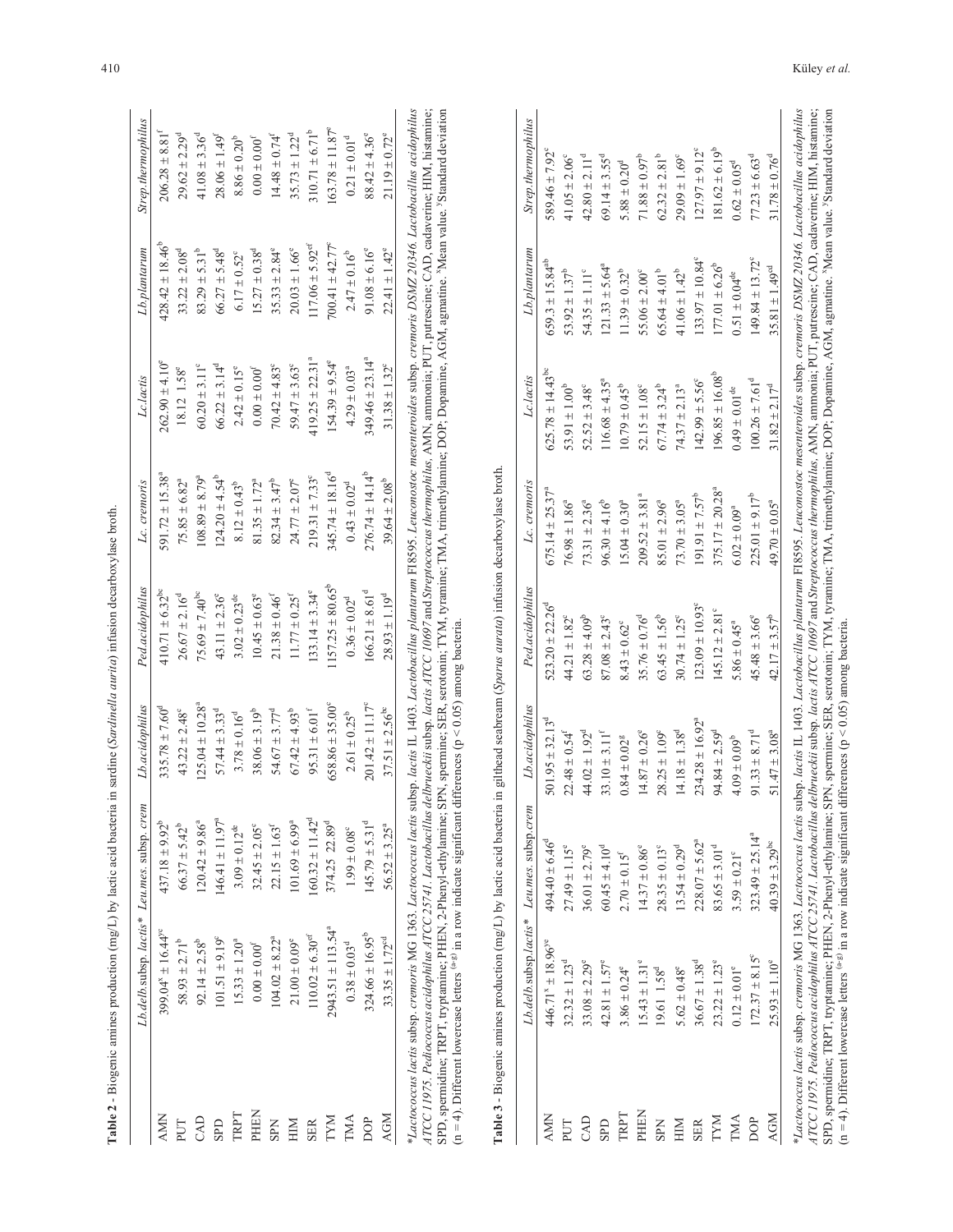|                |                                  | Lb.delb.subsp. lactis* Leu.mes. subsp. crem Lb.acidophilus |                                  | Ped.acidophilus                  | Lc. cremoris                     | Lc.lactis                       | $\label{eq:sub} Lb.planarum$     | Strep.thermophilus             |
|----------------|----------------------------------|------------------------------------------------------------|----------------------------------|----------------------------------|----------------------------------|---------------------------------|----------------------------------|--------------------------------|
| Š              | $298.15^8 \pm 21.95^{\text{ye}}$ | $349.57 \pm 24.08$ <sup>de</sup>                           | $439.08 \pm 16.68$ <sup>bc</sup> | $423.11 \pm 11.79$ <sup>bc</sup> | $357.18 \pm 35.19$ <sup>de</sup> | $506.60 \pm 20.90^4$            | $392.05 \pm 13.26$ <sup>cd</sup> | $455.19 \pm 43.94^{ab}$        |
| 5              | $8.17 \pm 0.48$ °                | $8.57\pm0.81^{\circ}$                                      | $16.24 \pm 1.23^b$               | $29.10 \pm 1.21^a$               | $5.77 \pm 0.32$ <sup>c</sup>     | $17.70 \pm 0.97^{\circ}$        | $30.71 \pm 2.10^a$               | $15.30 \pm 1.37^b$             |
| $\overline{A}$ | $6.78\pm0.67^{\circ}$            | $6.34 \pm 0.39^{\circ}$                                    | $42.92 \pm 2.49^a$               | $18.68 \pm 0.97^{\circ}$         | $3.53 \pm 0.17^d$                | $8.00 \pm 0.64^{\circ}$         | 7.61 $\pm$ 0.27°                 | $8.69 \pm 0.38$ <sup>c</sup>   |
| <b>Qd</b>      | 59.72 $\pm$ 4.83°                | $40.14 \pm 2.37^d$                                         | $122.93 \pm 6.28^b$              | $148.55 \pm 9.47^a$              | $11.54 \pm 0.53$ <sup>e</sup>    | $61.48 \pm 4.23$ <sup>c</sup>   | $45.36 \pm 2.39$ <sup>d</sup>    | $36.96 \pm 2.95^d$             |
| RPT            | $3.96 \pm 0.33e$                 | $3.24 \pm 0.22$ <sup>ef</sup>                              | $8.25 \pm 0.56^b$                | $10.45 \pm 0.48^a$               | $0.56 \pm 0.05$ <sup>g</sup>     | $7.04 \pm 0.36^{\circ}$         | $5.96 \pm 0.31^d$                | $2.56 \pm 0.16$                |
| HEN            | $12.65 \pm 0.37^{\circ}$         | $9.87\pm0.73^{\rm cd}$                                     | $8.64 \pm 0.63$ <sup>d</sup>     | $29.11 \pm 1.57^b$               | $70.50 \pm 2.61a$                | $0.00 \pm 0.00^{\circ}$         | $11.39 \pm 1.10^{cd}$            | $10.42 \pm 0.36$ <sup>cd</sup> |
| Kd             | $15.52 \pm 1.16^d$               | $21.61 \pm 1.48$ °                                         | $51.30 \pm 2.99^a$               | $28.56 \pm 0.79^b$               | $8.62 \pm 0.54^{\circ}$          | $2.61 \pm 0.22^{\mathrm{f}}$    | $26.64 \pm 2.40^b$               | $15.43 \pm 0.79^d$             |
| ⊠              | $50.72 \pm 1.03^{\circ}$         | $35.00 \pm 2.58$ <sup>d</sup>                              | $74.89 \pm 4.96^b$               | $100.84 \pm 6.43^a$              | $50.30 \pm 3.50^{\circ}$         | $43.43 \pm 2.12^{\circ}$        | $17.48 \pm 0.76^{\circ}$         | $33.34 \pm 2.20$ <sup>d</sup>  |
| ER             | $72.90 \pm 1.27^f$               | $103.53 \pm 7.27^{\text{de}}$                              | $126.78 \pm 3.22^{\circ}$        | $231.32 \pm 17.67^b$             | $96.01 \pm 9.46^{\text{de}}$     | 594.13 $\pm$ 41.66 <sup>a</sup> | $175.72 \pm 6.28^{\circ}$        | $134.03 \pm 6.65$ <sup>d</sup> |
| NΧ             | $156.21 \pm 8.58^{\circ}$        | $312.48 \pm 24.85^a$                                       | $120.45 \pm 8.99^d$              | $228.29 \pm 17.52^b$             | $217.95 \pm 13.07^b$             | $158.39 \pm 12.15^{\circ}$      | $88.79 \pm 7.43^d$               | $171.73 \pm 11.42^{\circ}$     |
| ŃМ             | $2.88 \pm 0.09^b$                | $1.75 \pm 0.14^b$                                          | 5.23 $\pm$ 0.49 <sup>b</sup>     | $4.84 \pm 0.24^{b}$              | $2.57 \pm 0.10^{b}$              | $132.71 \pm 10.63^a$            | $1.58 \pm 0.12^b$                | $2.05 \pm 0.11^b$              |
| ੈ              | $85.14 \pm 3.20^d$               | $89.53 \pm 4.25^d$                                         | $182.73 \pm 6.77^b$              | $224.74 \pm 9.85$ <sup>a</sup>   | $91.63 \pm 2.88$ <sup>d</sup>    | $32.96 \pm 2.88$ <sup>e</sup>   | $142.31 \pm 9.64^{\circ}$        | $97.85 \pm 1.29^d$             |
| š              | 44.071.79 <sup>b</sup>           | 47.471.93 <sup>b</sup>                                     | $38.61 \pm 1.40^{\circ}$         | $75.12 \pm 4.12^a$               | $25.10 \pm 1.03^{\circ}$         | $26.72 \pm 1.17^{de}$           | $31.17 \pm 2.25^d$               | $18.34 \pm 1.18^{f}$           |

|   | ţ                                                |  |
|---|--------------------------------------------------|--|
|   |                                                  |  |
|   |                                                  |  |
|   | ł<br>ï                                           |  |
|   | ï                                                |  |
|   |                                                  |  |
|   | j                                                |  |
|   | į<br>i                                           |  |
|   | i                                                |  |
|   |                                                  |  |
|   |                                                  |  |
|   | i                                                |  |
|   |                                                  |  |
|   | ֖֖֖֪ׅ֖ׅׅׅ֪֪ׅ֖֚֚֚֚֚֚֚֚֚֚֚֚֚֚֚֚֚֚֚֚֚֚֚֬֝֝֝֬֝֬֝֬֝֓֞ |  |
|   | Ï                                                |  |
|   | I                                                |  |
|   |                                                  |  |
|   |                                                  |  |
|   |                                                  |  |
|   | j                                                |  |
|   |                                                  |  |
|   |                                                  |  |
|   |                                                  |  |
|   |                                                  |  |
|   |                                                  |  |
| Ì | Í                                                |  |
|   |                                                  |  |
|   |                                                  |  |
|   |                                                  |  |
|   |                                                  |  |
|   |                                                  |  |
|   |                                                  |  |
|   |                                                  |  |
|   |                                                  |  |
|   |                                                  |  |
|   |                                                  |  |
|   |                                                  |  |
|   |                                                  |  |
|   |                                                  |  |
|   |                                                  |  |
|   |                                                  |  |
|   |                                                  |  |
|   |                                                  |  |
|   |                                                  |  |
|   | Į                                                |  |
|   | j<br>֕                                           |  |
|   | í                                                |  |
|   | 1                                                |  |
|   |                                                  |  |
|   |                                                  |  |
|   |                                                  |  |
|   |                                                  |  |
|   |                                                  |  |
|   | i                                                |  |
|   | 1                                                |  |
|   |                                                  |  |
|   |                                                  |  |
|   | $\overline{\phantom{a}}$                         |  |
|   |                                                  |  |
|   | č<br>$\frac{2}{3}$                               |  |
| ļ | i                                                |  |
| Ŋ | I<br>l<br>ł                                      |  |
|   | Ì<br>ë                                           |  |
|   |                                                  |  |

| <b>AMN</b>  | $298.15^8 \pm 21.95^{\text{ye}}$<br>$8.17 \pm 0.48^{\circ}$ | $349.57 \pm 24.08$ <sup>de</sup>  |                                  |                                  |                                  |                                   |                               |                                    |
|-------------|-------------------------------------------------------------|-----------------------------------|----------------------------------|----------------------------------|----------------------------------|-----------------------------------|-------------------------------|------------------------------------|
|             |                                                             |                                   | $439.08 \pm 16.68$ <sup>bc</sup> | $423.11 \pm 11.79$ <sup>bc</sup> | $357.18 \pm 35.19$ <sup>de</sup> | $506.60 \pm 20.90^a$              | $392.05 \pm 13.26^{\circ d}$  | $455.19 \pm 43.94^{ab}$            |
| PUT         |                                                             | $8.57\pm0.81^{\circ}$             | $16.24 \pm 1.23^b$               | $29.10 \pm 1.21a$                | $5.77 \pm 0.32^{\circ}$          | $17.70 \pm 0.97^{\circ}$          | $30.71 \pm 2.10^a$            | $15.30 \pm 1.37^{\circ}$           |
| CAD         | $6.78 \pm 0.67^{\circ}$                                     | $6.34 \pm 0.39^{\circ}$           | $42.92 \pm 2.49^a$               | $18.68 \pm 0.97^b$               | $3.53 \pm 0.17^d$                | $8.00 \pm 0.64^{\circ}$           | $7.61 \pm 0.27^{\circ}$       | $8.69\pm0.38^{\circ}$              |
| <b>GLIS</b> | 59.72 $\pm$ 4.83°                                           | $40.14 \pm 2.37^d$                | $122.93 \pm 6.28^b$              | $148.55 \pm 9.47^a$              | $11.54 \pm 0.53$ <sup>e</sup>    | $61.48 \pm 4.23$ <sup>c</sup>     | $45.36 \pm 2.39$ <sup>d</sup> | $36.96 \pm 2.95^{\circ}$           |
| TRPT        | $3.96 \pm 0.33e$                                            | $3.24\pm0.22^{\mathrm{ef}}$       | $8.25 \pm 0.56^{\circ}$          | $10.45 \pm 0.48$ <sup>a</sup>    | $0.56\pm0.05^{\rm g}$            | $7.04 \pm 0.36^{\circ}$           | $5.96 \pm 0.31^d$             | $2.56\pm0.16^{\rm f}$              |
| PHEN        | $12.65 \pm 0.37^{\circ}$                                    | $9.87\pm0.73^{\rm od}$            | $8.64 \pm 0.63$ <sup>d</sup>     | $29.11 \pm 1.57^b$               | $70.50 \pm 2.61^a$               | $0.00\pm0.00^{\rm e}$             | $11.39 \pm 1.10^{cd}$         | $10.42 \pm 0.36^{\rm cd}$          |
| <b>SPN</b>  | $15.52 \pm 1.16^{d}$                                        | $21.61 \pm 1.48^{\circ}$          | $51.30 \pm 2.99^a$               | $28.56 \pm 0.79^{\circ}$         | $8.62\pm0.54^{\circ}$            | $2.61\pm0.22^{\rm f}$             | $26.64 \pm 2.40^b$            | $15.43 \pm 0.79^d$                 |
| HIM         | $50.72 \pm 1.03^{\circ}$                                    | $35.00 \pm 2.58$ <sup>d</sup>     | $74.89 \pm 4.96^b$               | $100.84 \pm 6.43$ <sup>a</sup>   | $50.30 \pm 3.50^{\circ}$         | $43.43 \pm 2.12^{\circ}$          | $17.48 \pm 0.76^{\circ}$      | $33.34 \pm 2.20^d$                 |
| <b>SER</b>  | $72.90 \pm 1.27^f$                                          | $103.53 \pm 7.27^{\text{de}}$     | $26.78 \pm 3.22^{\circ}$         | $231.32 \pm 17.67^b$             | $96.01 \pm 9.46$ <sup>de</sup>   | $594.13 \pm 41.66^{\circ}$        | $175.72 \pm 6.28^{\circ}$     | $134.03 \pm 6.65$ <sup>d</sup>     |
| <b>INAL</b> | $156.21 \pm 8.58^{\circ}$                                   | $312.48 \pm 24.85^a$              | $120.45 \pm 8.99^d$              | $228.29 \pm 17.52^b$             | $217.95 \pm 13.07^b$             | $158.39 \pm 12.15^{\circ}$        | $88.79 \pm 7.43^{\circ}$      | $171.73 \pm 11.42^{\circ}$         |
| TMA         | $2.88 \pm 0.09^b$                                           | $1.75 \pm 0.14^b$                 | $5.23 \pm 0.49^b$                | $4.84 \pm 0.24^b$                | $2.57 \pm 0.10^{b}$              | $132.71 \pm 10.63^a$              | $1.58 \pm 0.12^b$             | $2.05 \pm 0.11^b$                  |
| DOP         | $85.14 \pm 3.20^4$                                          | $89.53 \pm 4.25^{\circ}$          | $182.73 \pm 6.77^b$              | $224.74 \pm 9.85^a$              | $91.63 \pm 2.88$ <sup>d</sup>    | $32.96 \pm 2.88$ <sup>e</sup>     | $142.31 \pm 9.64^{\circ}$     | $97.85 \pm 1.29^d$                 |
| <b>AGM</b>  | 44.071.79 <sup>b</sup>                                      | 47.471.93 <sup>b</sup>            | $38.61 \pm 1.40^{\circ}$         | $75.12 \pm 4.12^a$               | $25.10 \pm 1.03^{\circ}$         | $26.72 \pm 1.17^{\rm de}$         | $31.17 \pm 2.25$ <sup>d</sup> | $\underline{18.34\pm1.18}^{\rm f}$ |
|             | Lb.delb.subsp.lactis*                                       | Leu.mes. subsp. cren              | Lb.acidophilus                   | Ped.acidophilus                  | Lc. cremoris                     | Lc.lactis                         | Lb.plantarum                  | S.thermophilus                     |
| <b>AMN</b>  | $3424.54^{\text{x}} \pm 106.34^{\text{yc}}$                 | $2712.24 \pm 112.13$ <sup>e</sup> | $3526.19 \pm 264.71^{\circ}$     | $4348.38 \pm 264.03^b$           | $2769.90 \pm 173.46^{\circ}$     | $4991.38 \pm 211.26$ <sup>a</sup> | $3306.16 \pm 179.91^{\circ}$  | $3193.06 \pm 81.83$ <sup>cd</sup>  |
| PUT         | $6.62 \pm 0.40^{\rm de}$                                    | $123.24 \pm 9.56^{\circ}$         | $16.96 \pm 0.67^{\circ}$         | $13.25 \pm 0.99^{\circ d}$       | $2.37 \pm 0.14^{\circ}$          | $6.13 \pm 0.60$ <sup>de</sup>     | $41.86 \pm 3.02^b$            | $1.85\pm0.08^{\circ}$              |
| CAD         | $7.51 \pm 0.34^{\rm de}$                                    | $8.29 \pm 0.22^d$                 | $27.82 \pm 1.50^a$               | $12.50 \pm 0.35^{\circ}$         | $2.59 \pm 0.24$ <sup>f</sup>     | $2.36 \pm 0.10^{f}$               | $14.24 \pm 0.81^b$            | $6.74 \pm 0.12^{\circ}$            |
| <b>GLS</b>  | $36.88 \pm 3.06^b$                                          | $33.79 \pm 1.63^b$                | $626.58 \pm 58.19^a$             | $57.16 \pm 3.31^b$               | $23.59 \pm 1.15^{b}$             | $15.12 \pm 1.24^b$                | $44.42 \pm 1.34^b$            | $17.28 \pm 1.30^b$                 |
| TRPT        | $21.22 \pm 1.12^{\circ}$                                    | $39.84 \pm 1.34^a$                | $1.18\pm0.10^{\rm f}$            | $14.83 \pm 0.71^d$               | $1.63\pm0.06^{\rm f}$            | $8.28 \pm 0.70^{\circ}$           | $34.32 \pm 2.86^b$            | $0.57\pm0.02^{\rm f}$              |
| PHEN        | $90.37 \pm 3.23^a$                                          | $87.33 \pm 3.35^a$                | $16.82 \pm 1.56^{\rm od}$        | $69.10 \pm 2.26^b$               | $20.36 \pm \pm 0.59^{\circ}$     | $67.31 \pm 2.87^b$                | $20.48 \pm 1.39^{\circ}$      | $14.06 \pm 0.88$ <sup>d</sup>      |
| <b>SPN</b>  | $25.95 \pm 2.76^d$                                          | $0.00\pm0.00^{\rm e}$             | $30.49 \pm 2.10^{\circ}$         | $22.87 \pm 0.53$ <sup>d</sup>    | $0.00\pm0.00^{\rm e}$            | $0.00\pm0.00^{\rm e}$             | $116.21 \pm 3.69^a$           | $66.20\pm1.69^{\mathrm{b}}$        |
| HIM         | $38.21 \pm 1.28^a$                                          | $22.16 \pm 1.25^{\circ}$          | $28.26 \pm 0.75^b$               | $26.15\pm1.78^{\mathrm{b}}$      | $16.95 \pm 1.21^d$               | $2.69\pm0.13^{\rm f}$             | $19.84 \pm 0.44^{\circ}$      | $9.24 \pm 0.24^{\circ}$            |
| <b>SER</b>  | $183.18 \pm 4.38^{\circ}$                                   | $124.09 \pm 5.40^d$               | $223.11 \pm 4.74^b$              | $98.62 \pm 1.83^{\circ}$         | $239.63 \pm 13.51^b$             | $100.37 \pm 5.40^{\circ}$         | $428.37 \pm 17.10^a$          | $222.07 \pm 11.20^b$               |
| <b>INAL</b> | $40.14 \pm 3.15^{\circ}$                                    | $42.08 \pm 3.42^{\circ}$          | $75.83 \pm 5.30^a$               | $28.38 \pm 2.34^d$               | $15.70 \pm 0.92^{\circ}$         | $8.86\pm0.36^{\circ}$             | $29.06 \pm 1.68$ <sup>d</sup> | $53.68 \pm 3.44^b$                 |
| TMA         | $4.61 \pm 0.38^b$                                           | $2.80 \pm 0.14^b$                 | $8.31 \pm 0.33^b$                | $2.64 \pm 0.09^{b}$              | $1.45\pm0.04^{\mathrm{b}}$       | $4.08 \pm 0.19^b$                 | $784.46 \pm 8.74^a$           | $786.75 \pm 18.60^a$               |
| DOP         | $365.16 \pm 13.58^a$                                        | $125.53 \pm 2.76^d$               | $356.09 \pm 22.35^{\circ}$       | $205.81 \pm 13.7^{2c}$           | $100.99 \pm 5.32^{\circ}$        | $223.40 \pm 5.75^{bc}$            | $340.09 \pm 22.17^a$          | $251.70 \pm 8.55^b$                |
| <b>AGM</b>  | $18.13 \pm 0.71^{\rm od}$                                   | $8.14\pm0.67^{\rm cd}$            | $41.62 \pm 0.32$ <sup>a</sup>    | $17.52 \pm 0.33^{\rm cd}$        | $14.40 \pm 1.29$ <sup>d</sup>    | $18.82\pm1.07^{\rm cd}$           | $31.85\pm0.90^{\mathrm{b}}$   | $20.15 \pm 1.48^{\circ}$           |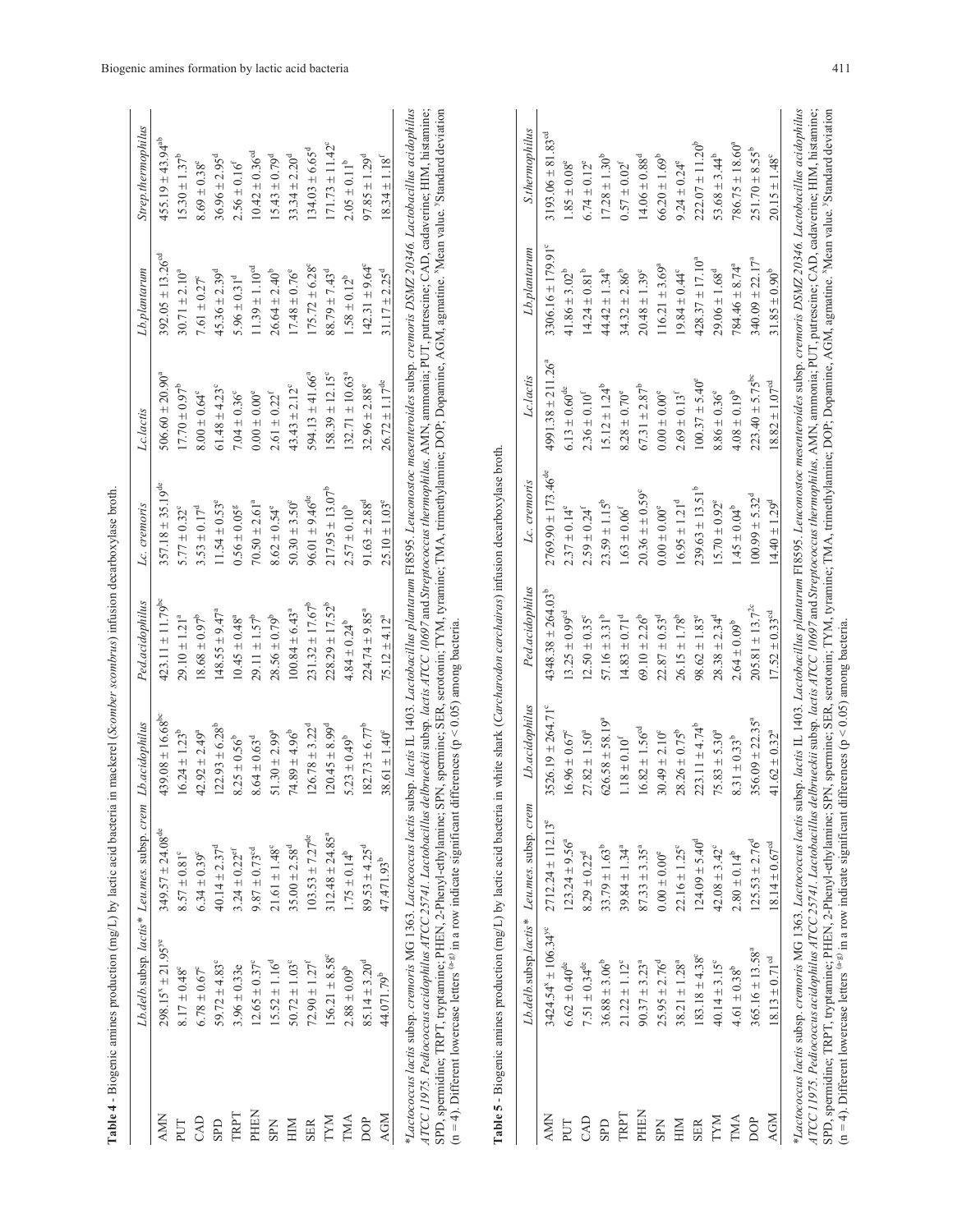(11.54 mg/L). In anchovy IDB, SPD production by *Lactobacillus* spp. was 55 mg/L. *Lb*. *delbrueckii* subsp. *lactis, Lc. lactis* subsp*. lactis* and *Strep. thermophilus* in sardine IDB as well as *Lc. lactis* subsp*. lactis* in mackerel IDB had not an ability to produce PHEN. However, *Lc. lactis* subsp*. cremoris* was found as good PHEN producer in gilthead seabream IDB (209.52 mg/L). *Lactococcus* spp. had also good activity to produce PHEN in anchovy IDB (Table 1). In white shark IDB, significant PHEN production was observed for *Lb. delbrueckii* subsp. *lactis* and *Leu. mesenteroides* subsp*. cremoris*.

Most of LAB strains produced below 9 mg/L of TMA. However, *Lb. plantarum* and *Strep. thermophilus* accumulated significant amount of TMA (784.46 and 786.75 mg/L, respectively) in white shark IDB ( $p < 0.05$ ) (Table 5). LAB strains *i.e. Lb*. *delbrueckii* subsp. *lactis, Lc. lactis* subsp*. lactis* and *Lc. lactis* subsp*. cremoris* also had a high TMA formation in anchovy IDB (Table 1). *Lc. lactis* subsp*. lactis.* was one of the LAB strains produced good amount of TMA in mackerel IDB. Tryptamine (TRP) was one of the lowest produced amine by LAB strains. Agmatine (AGM) production by LAB strains was between 14 and 101 mg/L.

#### **Discussion**

*Lc. lactis* subsp. *lactis* (4991.38 mg/L) and *Ped. acidophilus* (4348.38 mg/L) were characterized as the highest AMN producer in shark IDB among the tested LAB strains. In anchovy IDB, *Ped. acidophilus* produced the highest amount of AMN (670.95 mg/L), whereas *Lc. lactis* subsp. *cremoris* accumulated the lowest level of that (281.96 mg/L). *Lc. lactis* subsp. *cremoris* and *Lb. plantarum* in gilthead seabream IDB were the highest ability in AMN production ( $p \le 0.05$ ). In mackerel IDB, AMN production was ranged from 298 mg/L (*Lb. delbrueckii* subsp. *lactis*) to 507 mg/L (*Lc. lactis* subsp. *lactis).*

The highest accumulated amines by LAB strains were generally TYM, DOP, SER and SPD, although other amines produced at significant levels (p < 0.05). Bunkova *et al.* (2009) reported that *Lc. lactis* subsp. *cremoris*, *Strep. thermophilus* and *Lb. delbrueckii* subsp. *bulgaricus* produced TYM but did not produce other tested amines. Herring and tuna fish salads inoculated with *Lactobacillus curvatus* LTH 975 had PUT, CAD, HIM, TYM accumulation (Leuschner and Hammes, 1999). However, in coldsmoked fish fermented with LAB, the LAB used was unable to produce CAD, HIM or TYM (Leuschner and Hammes, 1999). Similar results were found by Thapa *et al.* (2006) who reported none of the strains of LAB including *Lc. lactis* subsp. *cremoris*, *Lc. lactis* subsp. *lactis*, *Lb. plantarum*, *Leu. mesenteroides* and *Pediococcus pentosaceus* isolated from traditionally processed fish products produced BA.

Özogul and Özogul (2005) defined four categories in order to simplify the discussion of amine production by bacterial strains, which are: prolific amine former  $(> 1000 \text{ mg/L})$ , good amine former (100-1000 mg/L), medium amine former (10-100 mg/L) and poor amine former  $\approx$  10 mg/L). According to this category, LAB strains seemed to poor PUT producer in white shark and mackerel IDB (Tables 4 and 5). However, *Leuc. mesenteroides* subsp. *cremoris* in white shark IDB, and *Lc. lactis* subsp*. cremoris* in sardine and gilthead seabream IDB accumulated high amount of PUT (> 75 mg/L). In mackerel IDB, PUT production was above the 5.7 mg/L and the highest production was found for *Lb. plantarum* (30.71 mg/L). *Lb. plantarum* N4 isolated from wine was able to produce putrescine from ornithine (Arena and Manca de Nadra, 2001). PUT was reported as main amine produced by *Leu. mesenteroides* and *Lactobacillus zeae* (Morrena-Arribas and Polo, 2008).

CAD was one of the most abundant amines in fish sauce with maximum reported value of 1429 ppm (Zaman *et al.*, 2010). In the present study, *Lc. lactis* subsp*. cremoris, Leuc. mesenteroides* subsp. *cremoris* and *Lc. acidophilus* were good CAD producer in sardine IDB (> 100 mg/L) (Table 2). Similar production was also observed for *Ped. acidophilus* in anchovy IDB (Table 1). In the other mediums, CAD production by LAB strains was less than 93 mg/L. In gilthead seabream IDB, the highest CAD production was observed for *Lc. lactis* subsp*. cremoris*. In the recently study, Özogul (2011) reported that lower CAD production by *Lc. lactis* subsp*. cremoris* and *Strep. thermophilus* in histidine decarboxylase broth was found  $($  17 mg/L). In the current study, the lowest CAD production by LAB strains was generally observed for white shark and mackerel IDB. There were also not significant differences between white shark and mackerel IDB in terms of CAD production by LAB strains apart from *Ped. acidophilus* and *Lc. acidophilus*.

SPD was one of the most accumulated amine by LAB strains. *Leuc. mesenteroides* subsp. *cremoris, Ped. acidophilus* and *Strep. thermophilus* produced more than 100 mg/L of SPD in sardine, mackerel and anchovy IDB, respectively. However, SPD production by *Lc. acidophilus* was 6-fold higher in white shark, compared with those bacteria. However, SPD production by LAB strains did not differ statistically except for *Lb. acidophilus* in white shark IDB ( $p > 0.05$ ). The LAB strains produced medium amount of SPD in gilthead seabream IDB. Zaman *et al.* (2010) reported that SPD, TRP, PHEN and SPN were minor amines in fish sauce. Similarly, TRP was one of the lowest produced amine by LAB strains. The lowest TRP production was observed from *Lc. lactis* subsp*. cremoris* (mackerel IDB) and *Strep. thermophilus* (white shark IDB), whereas *Leuc. mesenteroides*subsp. *cremoris* and *Lb. plantarum* accumulated medium amount of TRP in white shark IDB.

Özogul (2011) reported that none of the LAB strains produced SPN in histidine decarboxylase broth. Similar results were obtained from this study associated with SPN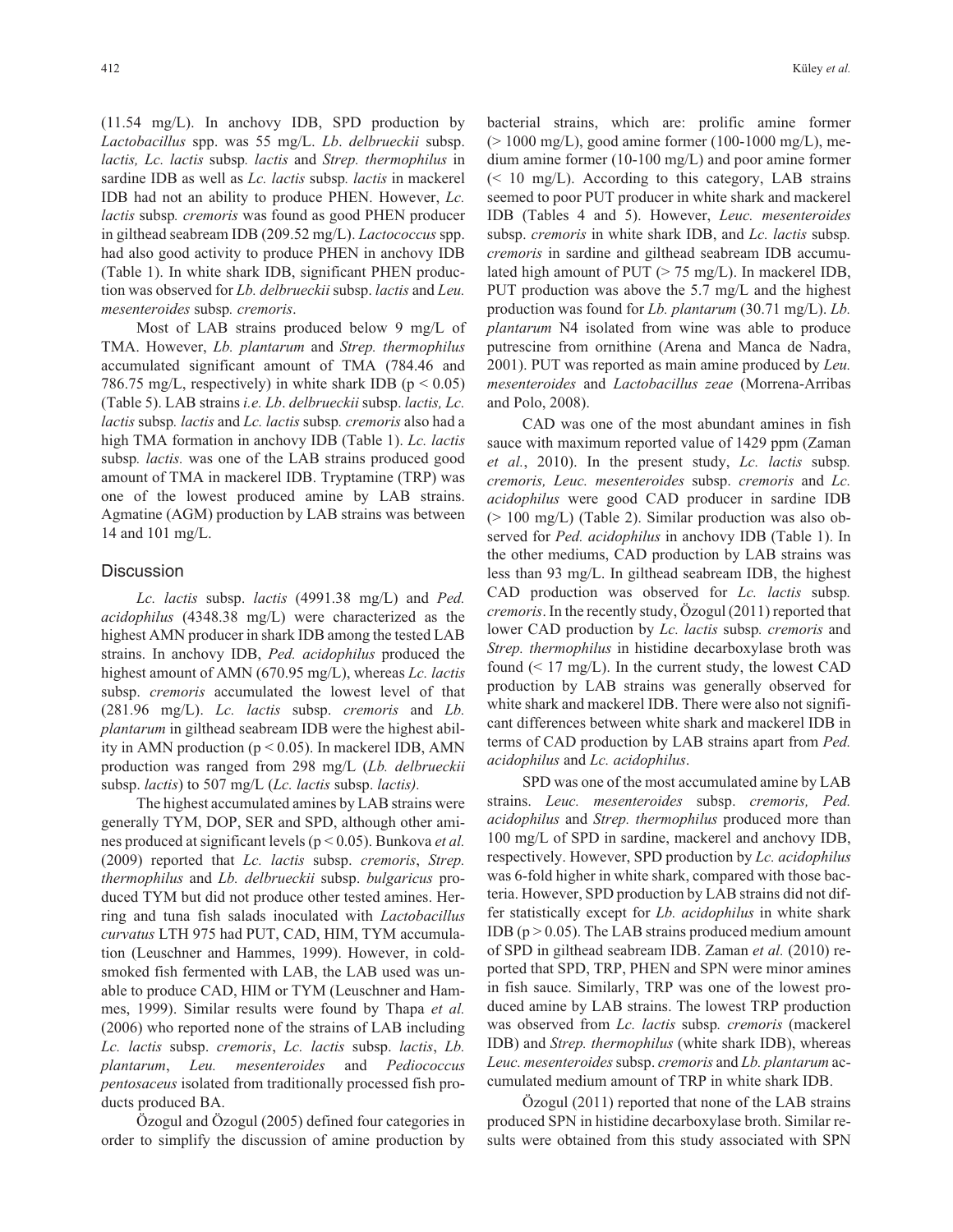production by *Lc. lactis* subsp*. cremoris, Lc. lactis subsp. lactis, Leu. mesenteroides* subsp. *cremoris* in white shark IDB. *Lb. plantarum* was one of the highest amounts of SPN producer. Similarly, SPN production by *Lc. lactis subsp. cremoris in* anchovy IDB was negligible level, whereas *Strep. thermophilus* produced high amount of SPN (116.71 mg/L). No significant differences in SPN were observed between *Lc. lactis* and *Lb. plantarum* in anchovy IDB  $(p > 0.05)$ . There were also not significant differences (p > 0.05) in SPN production among the *Ped. acidophilus, Lc. lactis* subsp. *lactis, Lb. plantarum* and *Strep. thermophilus* in gilthead seabream IDB (~64 mg/L). In mackerel IDB, *Lc. lactis* subsp. *cremoris* produced low amount of SPN (8.62 mg/L), while SPN production by *Lb. acidophilus* was  $51.30$  mg/L ( $p < 0.05$ ).

HIM production varies depending on bacterial strains and IDB. Matamoros *et al.* (2009) reported that HIM and tyramine (TYM) production for *Leuconostoc gelidum, Lactococcus piscium, Lactobacillus fuchuensis* and *Carnobacterium alterfunditum* isolated from seafood products were below the 5 mg/L. HIM was the only major BA produced by various strains of lactic acid bacteria from fish sauce (Udomsil *et al.*, 2010). In the recent study, it was shown that HIM production in histidine decarboxylase broth was *negligible* by *Lc. lactis* subsp*. cremoris,* whereas *Lc. lactis subsp. lactis, Strep. thermophilus* and *Lb. plantarum* did not produce HIM (Özogul, 2011). However, in the present study, the all strains had an ability to produce HIM in fish IDB, ranging from 2 to 102 mg/L (Tables 1-5) indicating that fish muscle was more favourable than specific medium on HIM production. The lowest HIM accumulation was found for *Lc. lactis subsp. lactis* (2.69 mg/L) and *Ped. acidophilus* (2.69 mg/L) in white shark and anchovy IDB, respectively. In anchovy IDB, the highest HIM production was found for *Lb. delbrueckii* subsp. *lactis* (47.10 mg/L), whereas *Leu. mesenteroides* subsp*. cremoris, Lb. plantarum* and *Strep. thermophilus* produced similar amount of HIM (p > 0.05). *Lactobacillus buchneri* LB14 and *Lactobacillus buchneri* ST2A produced 344 and 401 mg/L HIM in decarboxylase medium contained histidine, lysine, ornitine and tyrosine (Choudhury *et al.*, 1990). Although most of LAB strains seemed to be medium HIM producer in fish IDB, *Leu. mesenteroides* subsp. *cremoris* and *Ped. acidophilus* was good HIM producer (~100 mg/L) in sardine and mackerel IDB, respectively.

No significant differences in HIM production was observed among the *Lb. delbrueckii* subsp. *lactis, Lc. lactis* subsp. *cremoris* and *Lc. lactis* subsp. *lactis* (~ 50 mg/L) in mackerel IDB. In gilthead seabream IDB, the lowest HIM production was found for *Lb. delbrueckii* subsp. *lactis* (5.62 mg/L) though there were no significant differences in HIM production between *Lc. lactis* subsp. *cremoris* (73.70 mg/L) and *Lc. lactis* subsp. *lactis* (74.37 mg/L) (p > 0.05). Tuna and herring salad inoculated with *Lb.*

*buchneri* revealed 900 ppm and 670 ppm histamine, respectively (Leuschner and Hammes, 1999).

Fadda *et al.* (2001) found that *Lb. plantarum*, *Lb. casei* and *Pediococcus acidilactici* isolated from fermented sausages did not produce TYM in a medium supplemented with tyrosine at 20 mg/L. Udomsil *et al.* (2010) reported trace amounts of TYM production (1-5 mg/100 mL) by various LAB strains from fish sauce. In the current study, TYM was one of the main amines produced by LAB strains. Among the fish IDB, most of LAB strains showed high activity in producing TYM in sardine IDB (> 300 mg/L) (Table 2). The reported upper TYM limit of 100-800 mg  $kg^{-1}$  to be toxic doses in foods (Brink *et al.*, 1990; Kim *et al.*, 2009), which were generally exceed by most of LAB strains. *Lb*. *delbrueckii* subsp. *lactis* (2943.51 mg/L) and *Ped. acidophilus* (1157.25 mg/L) had the highest ability to produce TYM in sardine IDB. In white shark, most of the LAB strains produced less than 55 mg/L. Marino *et al.* (2008) reported that *Strep. thermophilus* was a TYM-producer strain. In the present study, *Strep. thermophilus* (241.57 mg/L)*, Ped. acidophilus* (224.42 mg/L)*, Lb. plantarum* (170.30 mg/L) and *Lc. lactis* subsp. *cremoris* (153.64 mg/L) produced the highest amount of TYM in anchovy IDB. There were not significant differences in TYM production between *Leu. mesenteroides* subsp*. cremoris* and *Lb. acidophilus* (~90 mg/L)*,* and also for *Lc. lactis* subsp. *lactis, Lb. plantarum* and *Strep. thermophilus* (~180 mg/L) in gilthead seabream IDB.

The LAB strains were generally good SER producer. Among the fish IDB, the highest SER production was found by *Lc. lactis* subsp*. lactis* in mackerel IDB and *Lb*. *delbrueckii* subsp. *lactis* in anchovy IDB, whereas *Lb*. *delbrueckii* subsp. *lactis* was produced the lowest amount of SER in gilthead seabream IDB (p < 0.05). *Leu. mesenteroides* subsp*. cremoris* was the main LAB produced highest amount of SER in gilthead seabream IDB. LAB strains such as *Lc. lactis*subsp*. lactis, Lc. lactis*subsp*. cremoris*, *Lb. plantarum* and *Strep. thermophilus* showed lower activity of SER and DOP (1 and 5.5 mg/L, respectively) in histidine decarboxylase broth (Özogul, 2011). There were significant differences in DOP production among the LAB strains in fish IDB ( $p < 0.05$ ). LAB strains produced significant amount of DOP, especially for sardine and white shark IDB. Although *Lb*. *delbrueckii* subsp. *lactis* was poor DOP producer in anchovy IDB, the highest DOP production by *Lc. lactis* subsp*. cremoris* was found in this medium ( $p < 0.05$ ). In mackerel IDB, DOP production was ranged from 32.96 mg/L for *Lc. lactis* subsp. *lactis* to 224.74 mg/L for *Ped. acidophilus*.

AGM is formed from arginine by the enzyme of arginine decarboxylase secreted from lactic acid and nitric acid-reducing bacteria during the fermentation process (Umezu *et al.*, 1977). The lowest AGM production by LAB strains was in white shark IDB  $(< 42 \text{ mg/L})$  while the highest AGM accumulation was found for *Strep. thermophilus*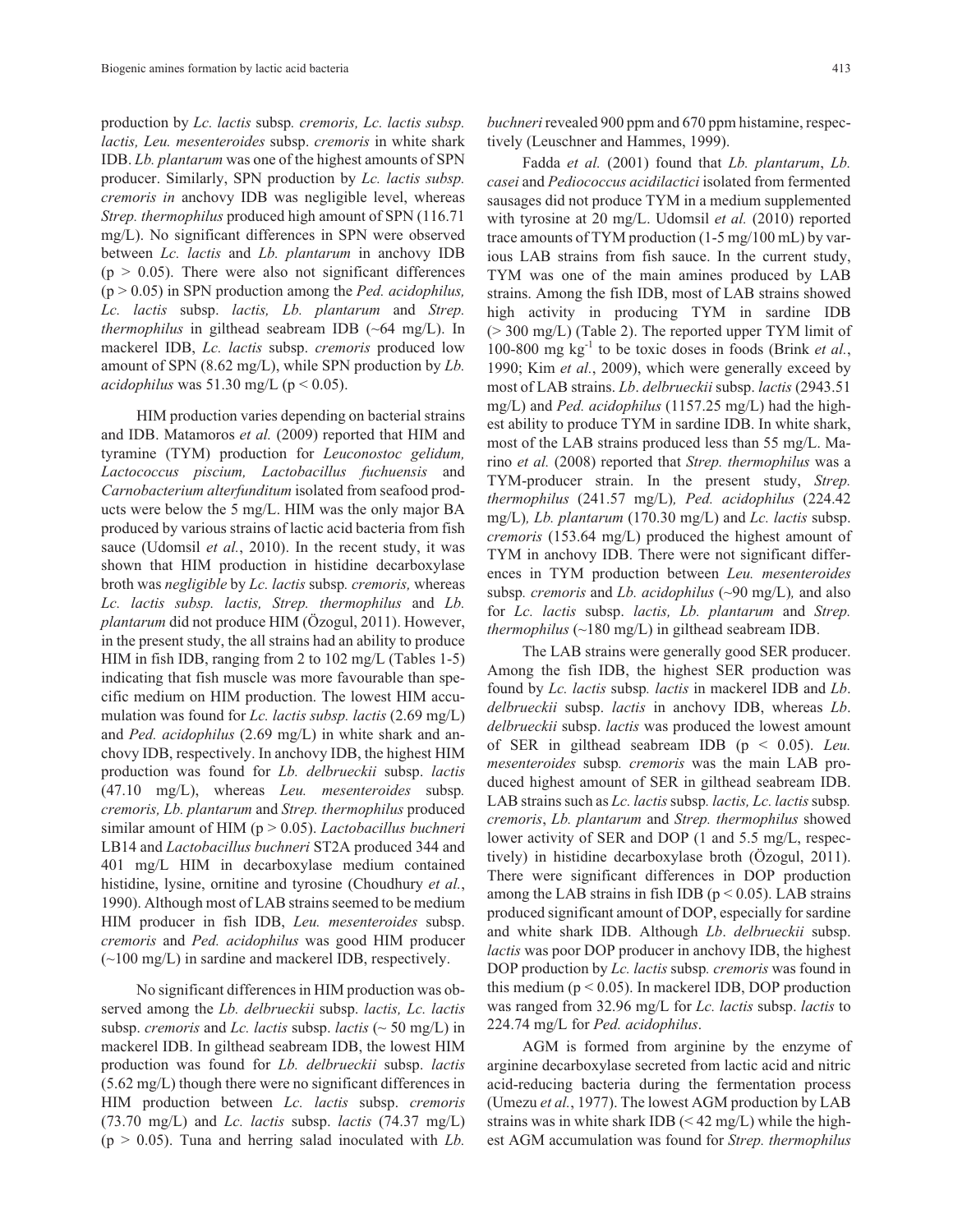(100.32 mg/L) and *Ped. acidophilus* (75.12 mg/L) in anchovy and mackerel IDB ( $p < 0.05$ ), respectively. In sardine IDB, AGM production by LAB strains was below the 57 mg/L.

## Conclusion

The study results showed that the tested LAB strains had an ability to produce high amount of BA in fish IDB, which were mainly TYM, HIM, DOP, SER and SPD production. Fish species also appeared to play an important role in BA production by LAB strains. Therefore both criteria have to be taken into consideration in order to prevent the bacterial BA production and food poisoning related to fish consumption. Consequently, the ability of LAB strains to produce biogenic amines in fish products can be considered as criteria for the selection of strains and fish species.

# References

- Alberto MR, Arena ME, Manca de Nadra MC (2002) A comparative survey of two analytical methods for identification and quantification of biogenic amines. Food Control 13:125- 129.
- Arena ME, Manca de Nadra MC (2001) Biogenic amine production by *Lactobacillus*. J Appl Microbiol 90:158-162.
- Bodmer S, Imark C, Kneubühl M (1999) Biogenic amines in foods: Histamine and food processing. Inflamm Res 48:296-300.
- Brink BT, Damink C, Joosten HM, Huis In't Veld JH (1990) Occurence and formation of biologically active amines in foods. Int J Food Microbiol 11:73-84.
- Buchenhuskes HJ (1993) Selection criteria for lactic acid bacteria to be used as starter cultures in various food commodities. FEMS Microbiol Rev 12:253-272.
- Bunkova L, Bukka F, Hlobilova M, Vakatkova Z, Novakova D, Drab V (2009) Tyramine production of technological important strains of *Lactobacillus, Lactococcus* and *Streptococcus*. Eur Food Res Tech 229:533-538.
- Choudhury N, Hansen W, Engesser D, Hammes WP, Holzapfel WH (1990) Formation of histamine and tyramine by lactic acid bacteria in decarboxylase assay medium. Lett Appl Microbiol 11:278-281.
- Connil N, Plissoneau L, Onno B, Pilet MF, Prevost H, Dousset X (2002) Growth of *Carnobacterium divergens* V41 and production of biogenic amines and divercin V41 in sterile coldsmoked salmon extract at varying temperatures, NaCl levels, and glucose concentrations. J Food Protect 65:333-338.
- Fadda S, Vignolo G, Oliver G (2001) Tyramine degradation and tyramine/histamine production by lactic acid bacteria and Kocuria strains. Biotechnol Lett 23:2015-2019.
- Gonzalez-Rodriguez MN, Sanz J, Santos JÁ, Otero A, Garcia-Lopez ML (2002) Numbers and types of microorganisms in vacuum-packed cold-smoked freshwater fish at the retail level. Int J Food Microbiol 77:161-168.
- Halász A, Barath A, Simon-Sarkadi L, Holzapfel W (1994) Biogenic amines and their production by micro-organisms in food. Trends Food Sci Tech 5:42-49.
- Jorgensen LV, Huss HH, Dalgaard P (2000) The effect of biogenic amine production by single bacterial cultures and

metabiosis on cold-smoked salmon. J Appl Microbiol 89:920-934.

- Karovicová J, Kohajdová Z (2005) Biogenic amines in food. Chem Pap 59:70-79.
- Kim MK, Mah JH, Hwang HJ (2009) Biogenic amine formation and bacterial contribution in fish, squid and shellfish. Food Chem 116:87-95.
- Krizek M, Pavlicek T, Vacha F (2004) Formation of selected biogenic amines in carp meat J Sci Food Agr 82:1088-109.
- Landete JM, Ferrer S, Pardo I (2005) Which lactic acid bacteria are responsible for histamine production in wine. J Appl Microbiol 99:580-586.
- Leuschner RG, Hammes WP (1999) Formation of biogenic amine in mayonnaise, herring and tuna fish salad by lactobacilli. Int J Food Sci Nutr 50:159-64.
- Lucas PM, Wolken WA, Claisse O, Lolkema JS, Lonvaud-Funel A (2005) Histamine-producing pathway encoded on an unstable plasmid in *Lactobacillus hilgardii* 0006. Appl Environ Microb 71:1417-1424.
- Magwamba C (2010) Detection and quantification of biogenic amines in fermented food products aold in Botswana*.*J Food Protect 73:1703-8.
- Marcobal A, de las Rivas B, Muñoz R (2006) Methods for the detection of bacteria producing biogenic amines on foods: A Survey. J Verbrauch Lebensm 1:187-196.
- Marino M, Maifreni M, Bartolomeoli I, Rondinini G (2008) Evaluation of amino acid-decarboxylative microbiota throughout the ripening of an Italian PDO cheese produced using different manufacturing practices. J Appl Microbiol 105:540-549.
- Matamoros S, Pilet MF, Gigout F, Prevost H, Leroi F (2009) Selection and evaluation of seafood-borne psychrotrophic lactic acid bacteria as inhibitors of pathogenic and spoilage bacteria. Food Microbiol 26:638-644.
- Moreno-Arribas MV, Polo MC (2008) Occurrence of lactic acid bacteria and biogenic amines in biologically aged wines*.* Food Microbiol 25:875-881.
- Okuzumi M, Okuda S, Awano M (1981) Occurence of psychrophilic and halophilic histamne forming bacteria (N-Group Bacteria) on/in red meat fish. *Bull*. Jpn Soc Sci Fish 48:799- 804.
- Ono K, Yamamoto K (1999) Contamination of meat with *Campylobacter jejuni* in Saitama, Japan. Int J Food Microbiol 47:211-219.
- Özogul F (2011) Effects of specific lactic acid bacteria species on biogenic amine production by food-borne pathogen. Int J Food Sci Technol 46:478-484.
- Özogul F, Özogul Y (2005) Formation of biogenic amines by Gram-negative rods isolated from fresh, spoiled, VP-packed and MAP-packed herring (*Clupea harengus*). Eur Food Res Technol 221:575-581.
- Özogul F (2004) Production of biogenic amines by *Morganella morganii, Klebsiella pneumoniae* and *Hafnia alvei* using a rapid HPLC method. Eur Food Res Technol 219:465-469.
- Petaja E, Eerola S, Petaja P (2000) Biogenic amines in coldsmoked fish fermented with lactic acid bacteria. Eur Food Res Technol 210:280-285.
- Ruiz-Cappillas C, Jimenez-Colmenero F (2004) Biogenic amines in meat and meat products. Crit Rev Food Sci Nutr 44:489- 499.